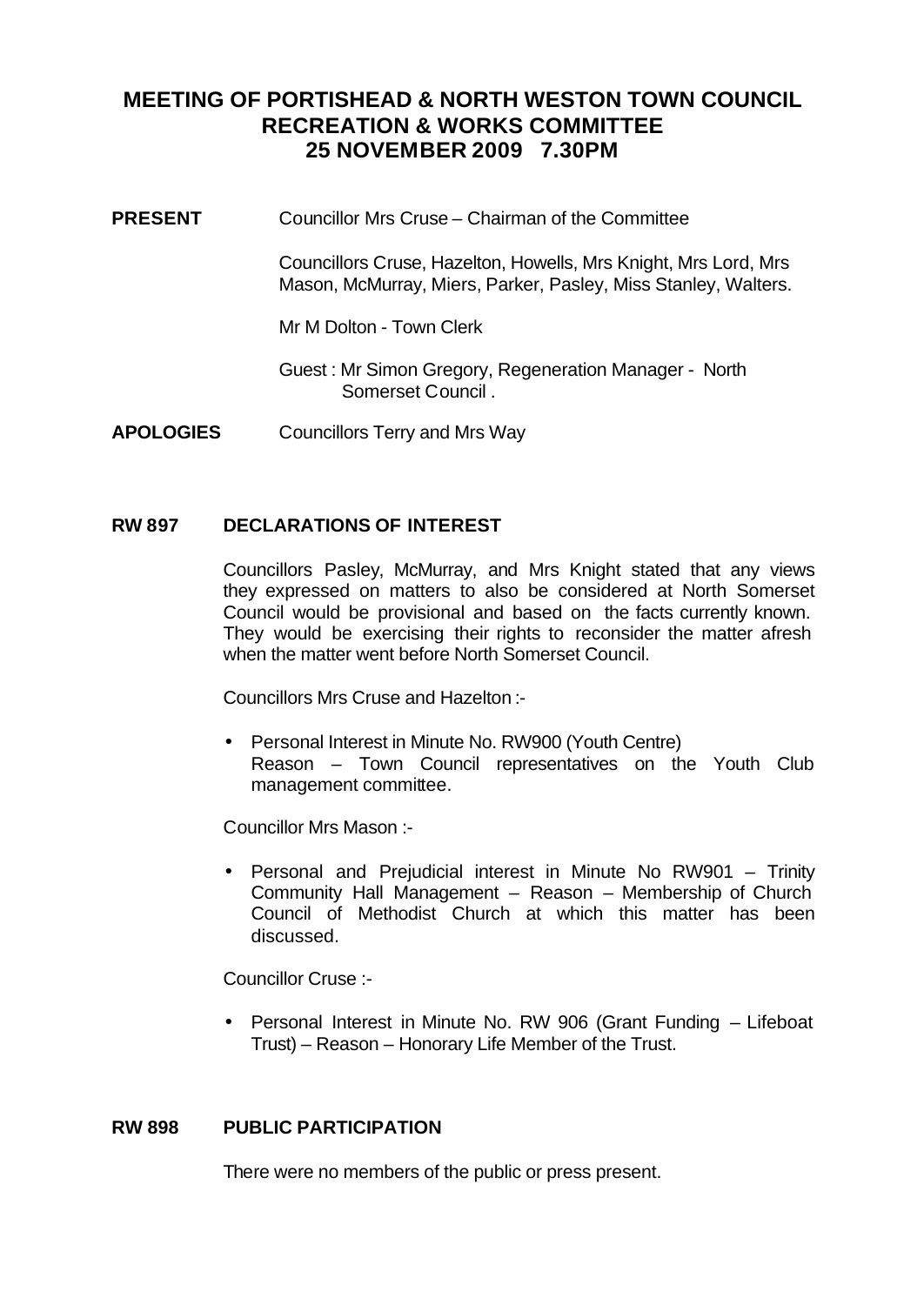#### **RW 899 STRATEGY FOR ATTRACTING BUSINESSES TO PORTISHEAD**

Mr Simon Gregory, Regeneration Manager of North Somerset Council, then addressed members.

Mr Gregory outlined to members that the purpose and role of his team was to provide both policy/strategy and 'hands on assistance' in relation to business regeneration within the North Somerset Council area. These functions included developing a long term (10 year) strategy, providing core strategy advice to businesses and other departments of the Council, conducting a local economic assessment, providing legal/financial/personnel support to start up businesses in the area, holding recession surgeries and a business directory. Mr Gregory further commented that he and his team were also now conducting work to encourage inward investment into the area, with Portishead being a prime target.

In response to questions and comments by members, Mr Gregory confirmed that; there was considerable commercial experience within the team, that work was in progress to reduce the burden of the tender process on businesses to public bodies and authorities, acknowledged the shortage of light industrial sites within Portishead and North Weston, and that the team was acutely aware of the transport infrastructure difficulties of Portishead.

Members thanked Mr Gregory for his attendance and presentation, and some members commented that they would welcome a future assessment of the success of the work, as they felt there would only be limited impact in the Portishead and North Weston area.

#### RECOMMENDED that

Portishead and North Weston Town Council note the explanation of the work of the Regeneration Manager and team of the North Somerset Council.

#### **RW 900 YOUTH CENTRE**

Councillor Mrs Cruse updated members that a meeting had now been arranged to take place at North Somerset Council, Weston-super-Mare on the 10<sup>th</sup> December 2009. The participants will include Mr Phil Hall (North Somerset Council), Councillor Mrs Cruse and Bishop Sainsbury (Youth Centre Management Committee) and the Clerk of this Town Council, Mr Dolton. The purpose of the meeting will be to set and agree an agenda for a further meeting which will include representatives from this Town Council to discuss the eventual long term management responsibility for the Centre.

Councillor Mrs Cruse also informed members that at a meeting held on 4 November 2009 relating to the development project, it was now anticipated that the work will take place during July, August and early September 2010.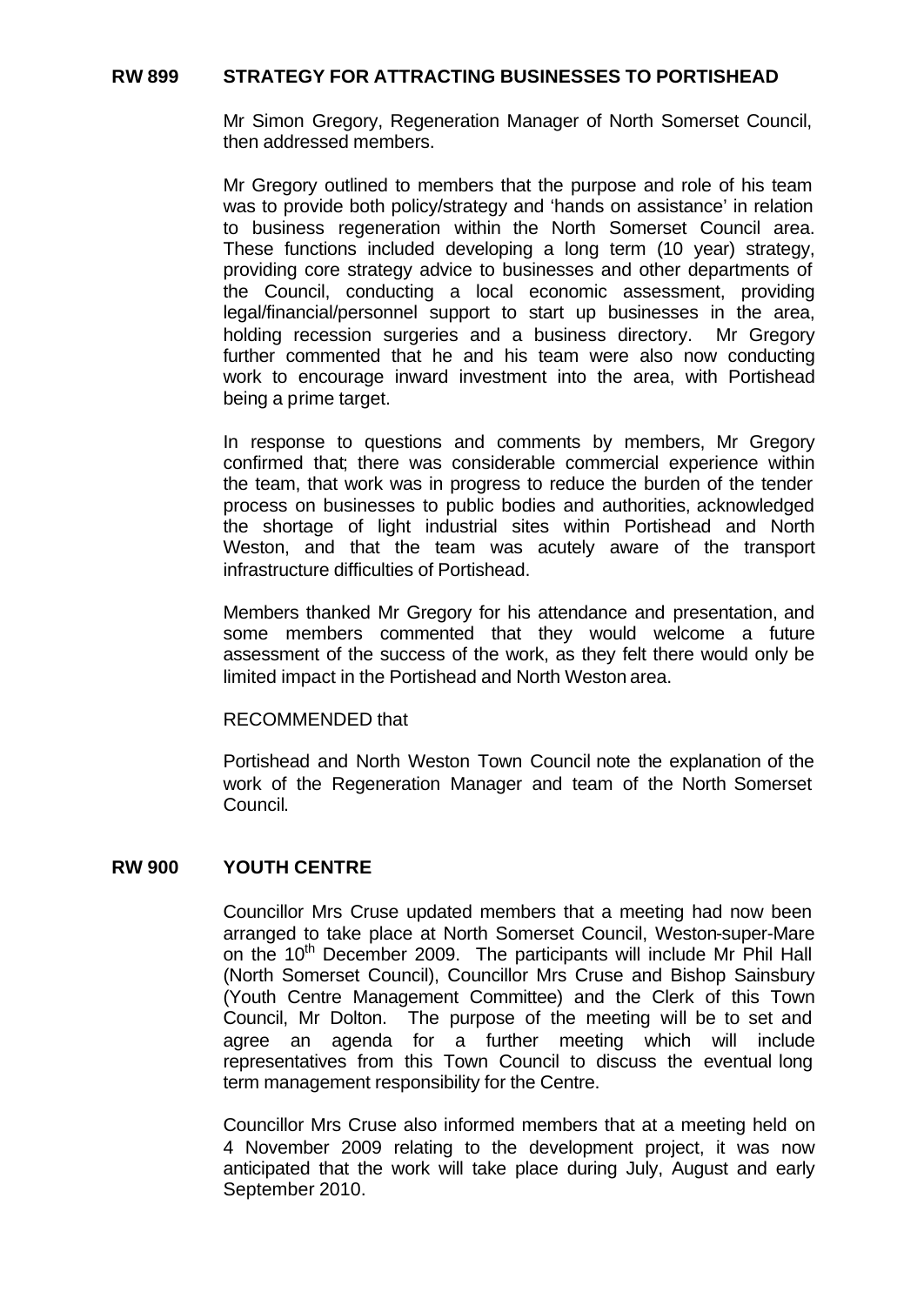#### RECOMMENDED that.

Portishead and North Weston Town Council note the update on the Portishead Youth Centre, and look forward to further reports to the Recreation and Works Committee when appropriate.

## **RW 901 TRINITY COMMUNITY HALL - UPDATE**

*(Councillor Mrs Mason left the meeting for this item only due to her declared personal and prejudicial interest)*

The Clerk reported verbally to members that he had (earlier on the day of this meeting) received a letter from Ms Tess Robinson, Diocese of Bath and Wells, who had written to the Clerk on behalf of the Diocesan Board of Education and Diocesan Board of Finance. The letter was circulated to all members present.

The letter stated that the Diocese intended to cease the process of offering a lease to the Town Council of the Trinity Community Hall.

Discussion followed in which members expressed agreement that this outcome was inevitable due to the legal difficulties and considerations that had occurred in relation to the letting policy and other operational matters.

Members noted that the hall will continue to be named a 'Community Hall' and will be available for public use and hire under the control of the Trustees, but that the indications are that daytime usage will be restricted.

### RECOMMENDED that

The Portishead and North Weston Town Council. :-

- Note that the Trinity Community Hall will no longer be subject of the offer of a potential lease to this Council from the Diocese of Bath & Wells, and the Methodist Church.
- Note that with effect from  $18<sup>th</sup>$  December 2009 the hall will be the sole responsibility of the Diocese and Methodist Church Trustees / Governing body of the Trinity School, and that the Diocese has confirmed in writing that this Council will have no further legal, financial, operational or other responsibility for the hall.
- This Council is pleased to note that the hall will continue to be named 'The Trinity Community Hall', and will continue to be available to the public under the Trustees control. However, the Council regrets the probable limited daytime availability of the facility.
- Note that the Clerk has received legal advice from the Council's solicitors that the wording of the letter from the Diocese does release this Council from all future obligations in relation to the hall.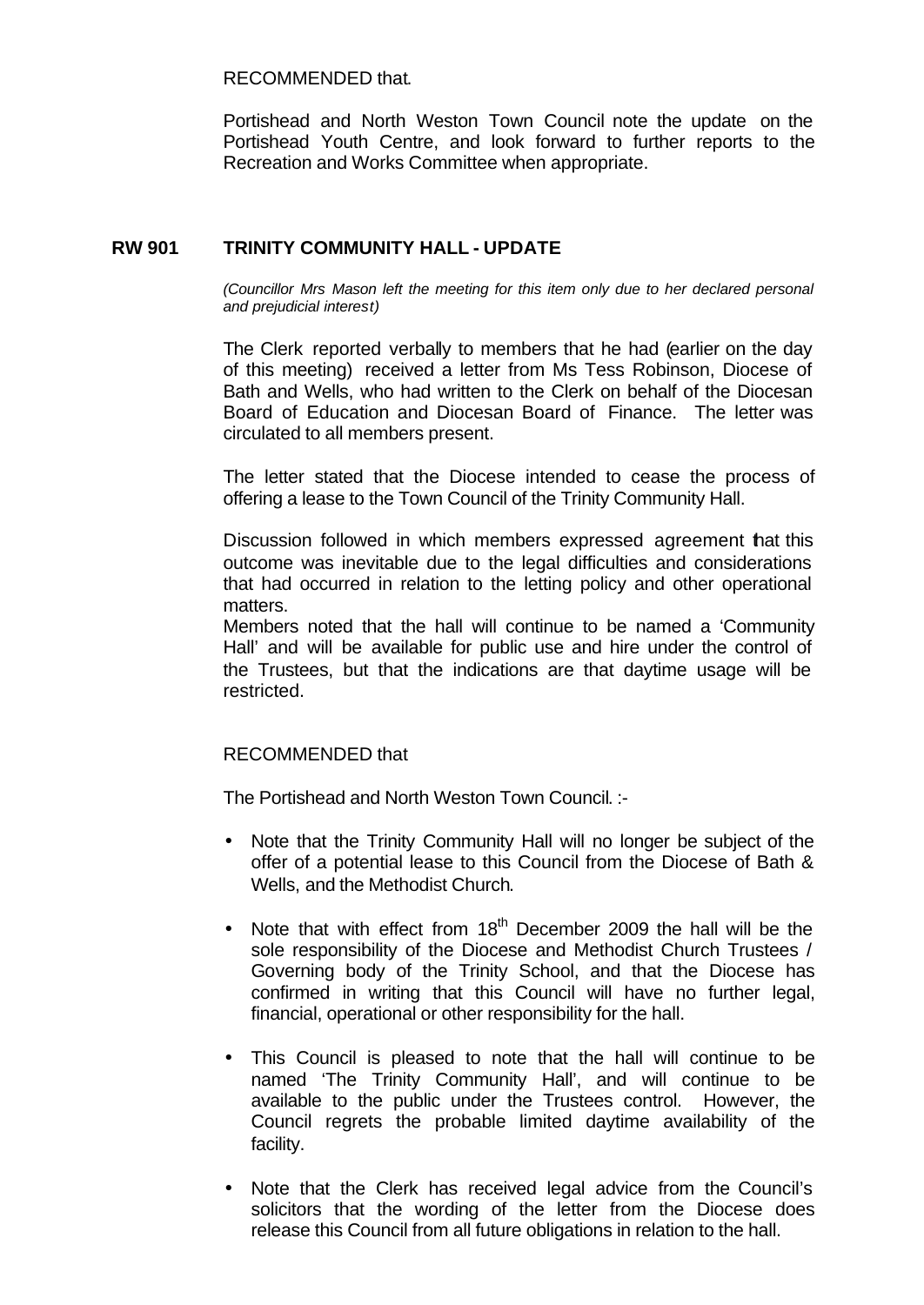• Instruct the Clerk to finalise all legal matters relating to the original potential lease.

#### **RW 902 GRANT AWARDS POLICY**

Members received the report of the Deputy Clerk, which proposed a written policy to be adopted by this Town Council in relation to Grant Awards.

Following short discussion and minor amendment, members agreed that the draft policy attached to the report should be recommended for immediate adoption.

#### RECOMMENDED that

The Portishead and North Weston Town Council adopt the written Grant Award Policy attached to these minutes, with immediate effect.

The recommended grants award policy is attached to and forms part of these minutes.

#### **RW903 NORTH WESTON CEMETERY CAR PARK**

Members received a verbal report from Councillor McMurray.

Councillor McMurray summarised the progress now made on the project, by informing members that the building contract had been sent out to tender and 6 applicants had been received. The quoted prices had ranged from £44,000 to over £80,000. Due to the specification and detail provided, two of the applicants had been invited to present their proposals to a meeting of the project team.

The presentations had shown that both of the short listed firms would be able to complete the project within the stated timeframes, and within budget. A major technical consideration had been that the surface material needs to be to a very refined specification which, if supplied by the registered company 'Tarmac', added major expense to the project. However, both applicants satisfied the project team that an alternative material, which had the exact qualities and specifications of the 'Tarmac' company product, could be provided at much lower cost. The engineer still had to conduct final drainage tests to ensure that this material will be suitable, but there was a high level of confidence that this would be the case.

The time on site for the build to take place will be 4 weeks. This is taking into account the strict requirements relating to the operation of the cemetery, the sensitive nature of the area, and the need to shield the complete build area with sealed solid fencing.

Whilst everything at present was on target to complete the project prior to the planning requirement end date of late March (Wildlife Act –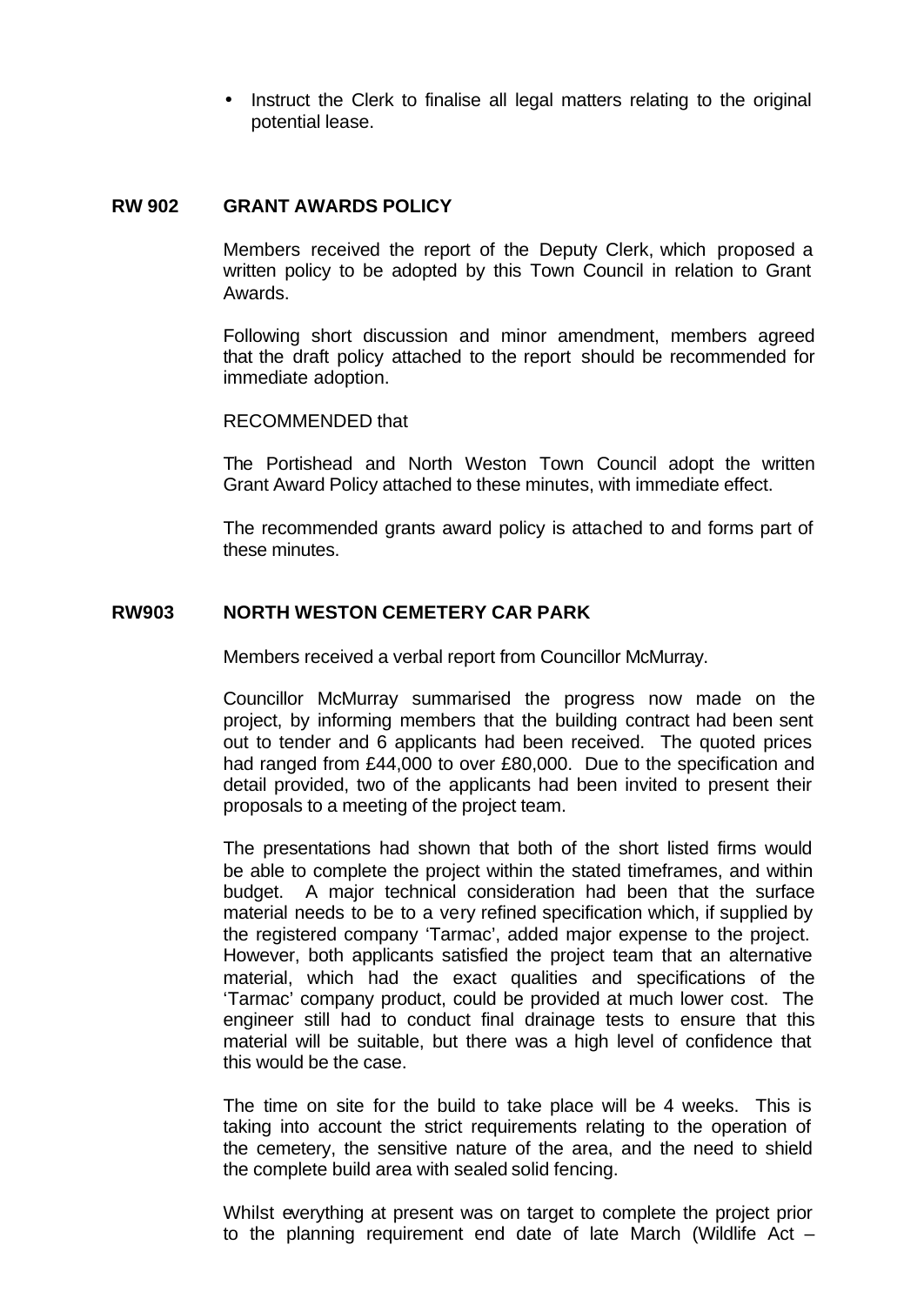nesting birds etc), there had now been a delay due to the requirement for the legal department at North Somerset Council to make efforts to obtain the removal of the land covenant by Bristol City Council. It is hoped by Councillor McMurray that this matter can be expedited and the building project can still be completed within the planning requirement. However, if this legal matter cannot be finalised within this time, there may then have to be a delay in the start until the autumn of 2010. Councillor McMurray will report further when the legal timeframe is clearer.

Members thanked Councillor McMurray for his considerable time and effort devoted to the project, and offered support in any aspects or elements that may assist to bring the project to completion prior to March 2010.

#### RECOMMENDED that

The Portishead and North Weston Town Council note the update by Councillor McMurray, express their thanks to him for the considerable time and effort he has afforded to the project, and look forward to further reports to the Recreation and Works Committee.

## **RW904 ALLOTMENT PROVISION – THE FUTURE**

The Clerk updated members on the current situation in relation to allotment provision.

The allotment associations who are running the sites on behalf of the Council were now experiencing considerable increase in demand, and both associations had lengthy waiting lists. Whilst work still had to be conducted on co-ordinating the lists to ascertain the number of persons that appeared on both lists, it was clear that there was an overall number in excess of 50 residents awaiting the opportunity to be allocated plots. This meant that the waiting time was now estimated at some three years or more for some individuals.

The Clerk was therefore in the process of scanning the area to assess what further land acquisition opportunities existed. Several plots of land had already been considered and an assessment made of their suitability. Whilst some had been eliminated on various grounds, there were at least two that were showing considerable potential. It is hoped that both could be available for leasehold.

The Clerk now awaited further contact and correspondence from North Somerset Council in relation to one of the plots, and will report fully to members for decision when potential options are known.

#### RECOMMENDED that

Members note the report of the Clerk, and await a further report to the Recreation and Works Committee.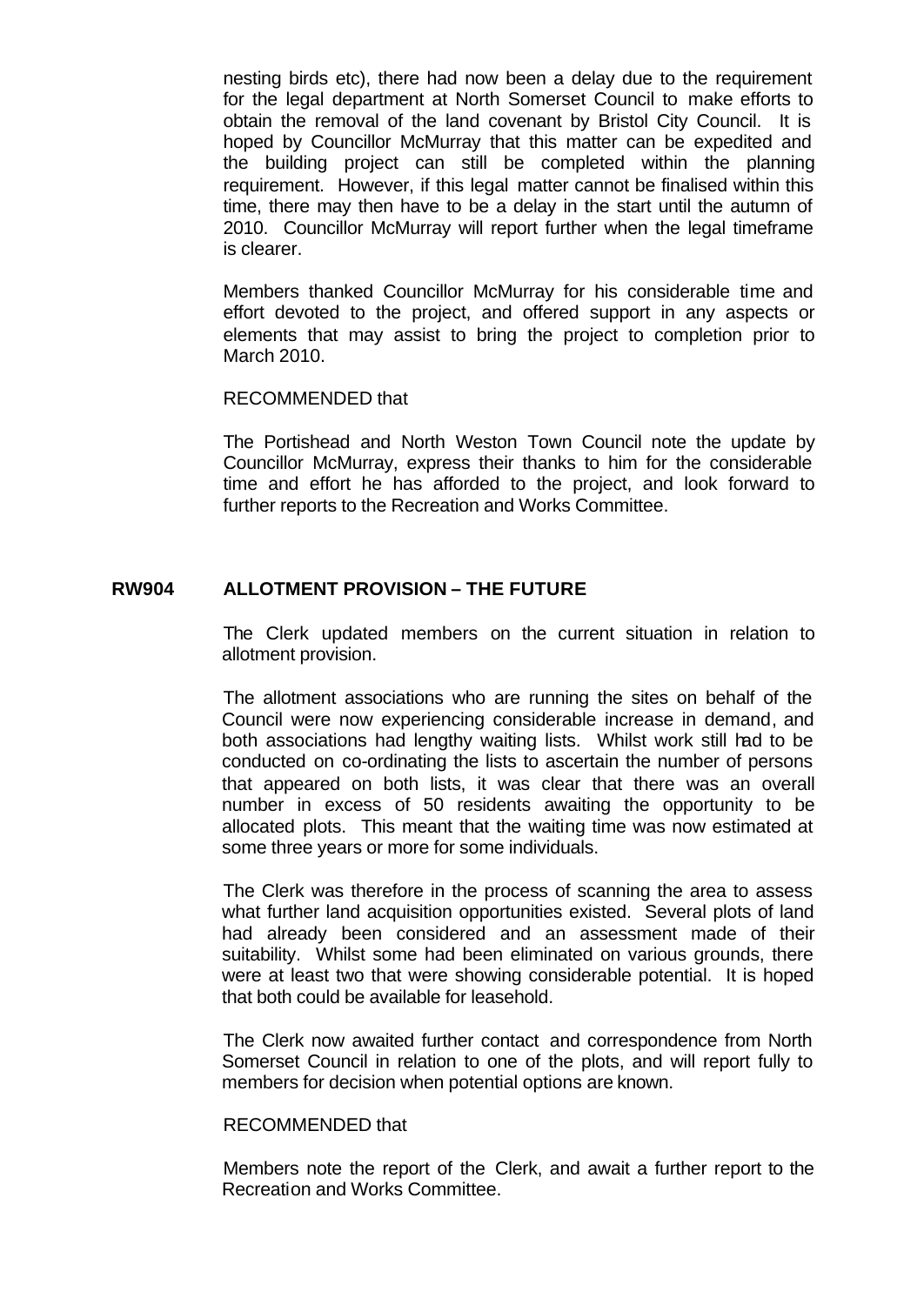## **RW905 LOCAL BUS SERVICE REVIEW**

Members received the report of the Deputy Clerk.

The report summarised the proposed amendments and options to bus services within the Portishead and North Weston area as part of the annual review of the services supported by North Somerset Council.

Members discussed the proposals, noting that in the New Year it is proposed to extend two bus services (660 and 692) to the Port Marine area, including providing service to the new Health Centre in Harbour Road.

Minor queries of detail were requested by individual members, which the Clerk was unable to answer at the time, but committed that he would ensure that the detail requested by those members would be communicated to them prior to the next meeting of the full Town Council on the  $9<sup>th</sup>$  December 2009, in order that members could discuss any concerns they had at that meeting if necessary.

#### RECOMMENDED that

The Portishead and North Weston Town Council note the proposed amendments and options to bus services supported by North Somerset Council contained within the annual review of those services.

#### **RW906 FUNDING – PORTISHEAD LIFEBOAT TRUST GRANT 2010 / 2011**

Due to the time available and some information not being on hand to the Clerk, this matter was deferred.

#### RECOMMENDED that

The Portishead and North Weston Town Council consider the grant funding allocation for the Portishead Lifeboat Trust for the financial year 2010 – 2011 at the budget setting meeting in January 2010.

#### **RW907 EDUCATION REORGANISATION**

Members received the written report of Councillor Miss Stanley in which she raised issues in relation to the current directorate arrangements in Children and Young Persons Services at North Somerset Council.

Councillor Miss Stanley explained to members that many parents, teachers, and head teachers had expressed concern in relation to the current arrangement for the most senior posts in the directorate which in their view meant that there was no direct educational experience in the senior management responsible for the directorate, and that the arrangements indicated a reduced commitment to the most senior role as the person responsible was now heading two directorates.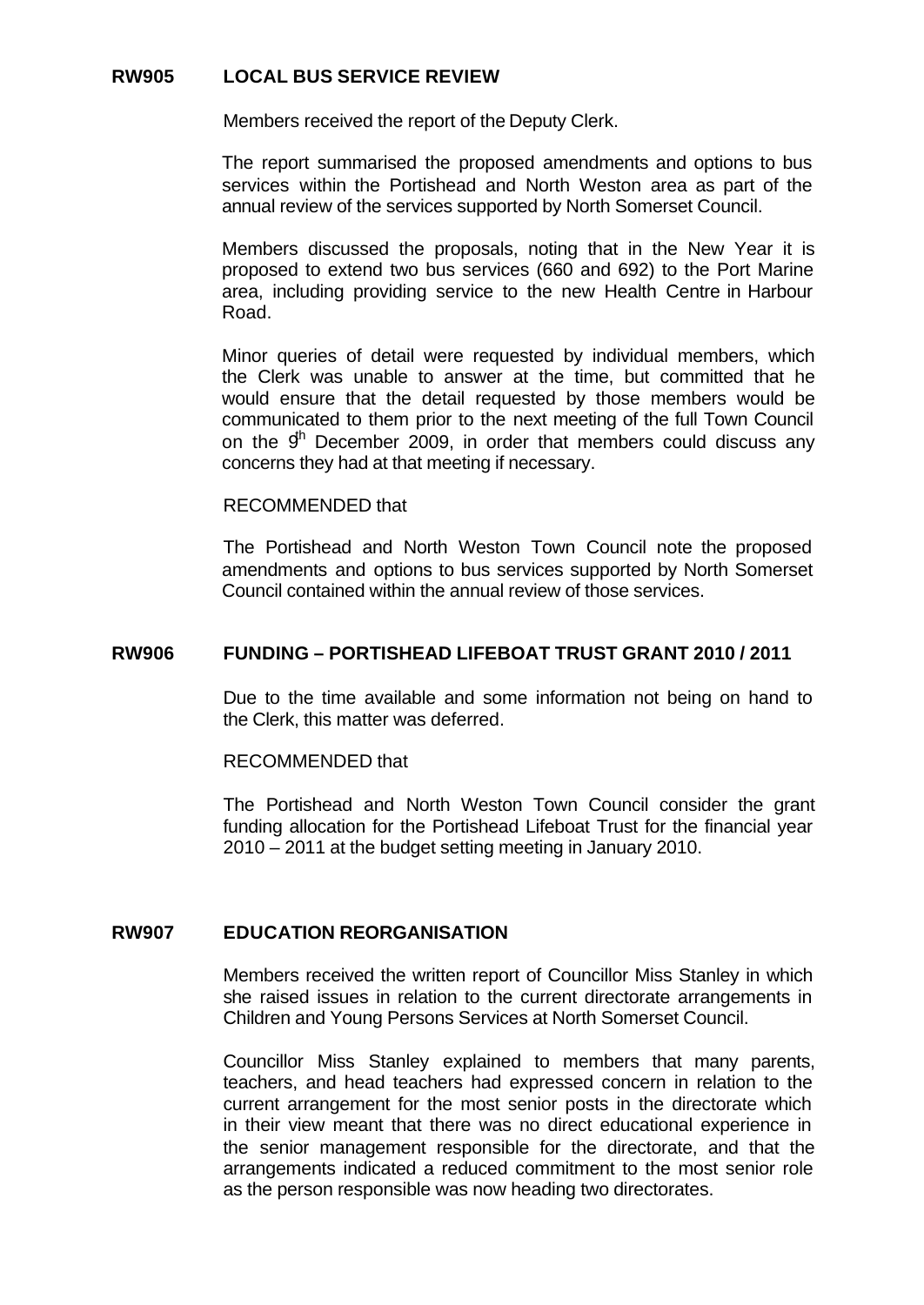Councillor Miss Stanley asked that members support the local head teachers, teachers and parents by writing to the North Somerset Council asking the Chief Executive and the Leader of the Council a number of questions in respect of the arrangements for the leadership of the directorate of Children and Young Persons.

Members discussed the proposal expressing various views. Whilst some members felt that there was merit in supporting such a course a course of action, there were others who felt that this was not a matter for the Town Council to consider or comment upon.

The proposal of whether or not the Town Council should send a letter to North Somerset Council on this matter was put to the vote. Following the vote it was decided that no further action would be recommended at this time.

#### RECOMMENDED that

The Portishead and North Weston Town Council take no further action in this matter at this time.

There being no further business the Chairman closed the meeting at 9.10 pm.